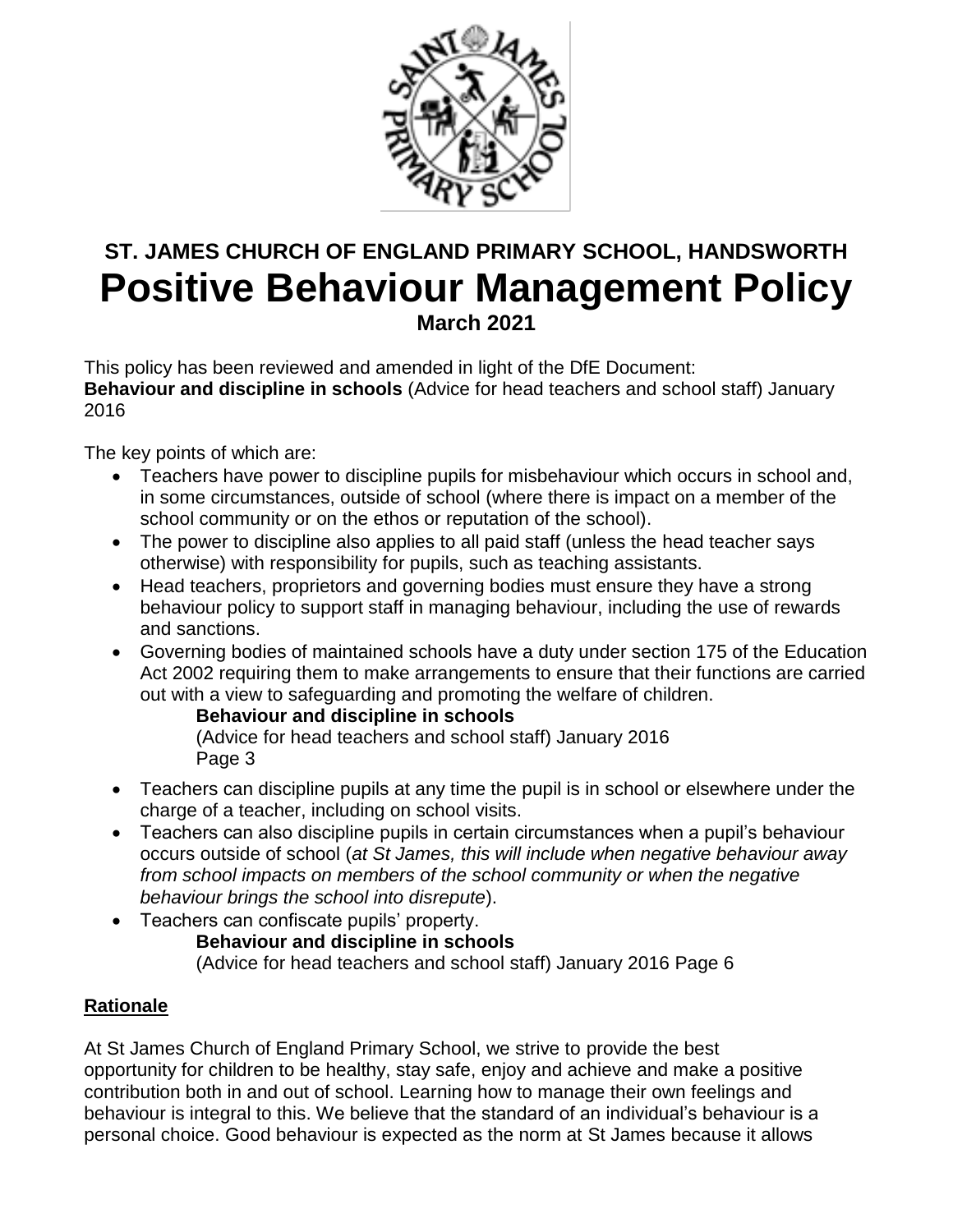learning to take place in a safe and harmonious environment. Unacceptable behaviour is seen primarily as the responsibility of the individual, although we acknowledge that some pupils will need extra support to behave acceptably. Poor behaviour has an adverse effect on the individual and those around him or her. Through teaching and modelling of social skills, positive contact with parents, clearly understood rewards and sanctions, as well as actively listening to those connected with the school, the St James community is committed to promoting excellent behaviour.

#### **The aims of the policy are to:**

- Promote good behaviour, self-discipline and respect;
- Ensure the happiness, safety and well-being of all members of the school community
- Prevent bullving:
- Secure the commitment of every child to the success of their own learning;
- Secure a high quality teaching and learning environment;
- **Ensure that pupils complete assigned work;**
- Regulate the conduct of pupils.

## **1. A consistent approach to behaviour management**

At St. James we have developed a strongly positive, assertive and supportive to approach to ensuring good behaviour and correcting poor behaviour if it arises.

This has been achieved by deciding a set of principles that are rooted in the Christian values of our school (Section 2).

Through work with our School Council, these principles have resulted in our School Code of Conduct (Section 2).

Our Code of Conduct is reflected in the rules that are developed in every class and the expectations that are developed and instilled in our children (Section 3).

Communication of these expectations is reinforced through our system of rewards and an agreed set of strategies (Section 4).

While our approach is positive, we respond assertively to occasional or persistent negative behaviour assertively, making clear that no negative behaviour will be allowed to prevent teaching and learning or cause upset, harm or damage (Section 4).

Our staff team are expected, supported and guided to form positive relationships, communicate positive expectations and create a positive climate in their teaching spaces (Section 5).

Children experiencing difficulty will have their negative behaviour addressed (Section 4), but they will be supported to modify / manage their behaviour and to learn better ways to behave (Section 6 and 7).

In ensuring good behaviour and correcting poor behaviour we see our children's parents, carers and families as crucial partners. We also work with a range of other partners for the benefit of any child proportionate to their need (Section 7).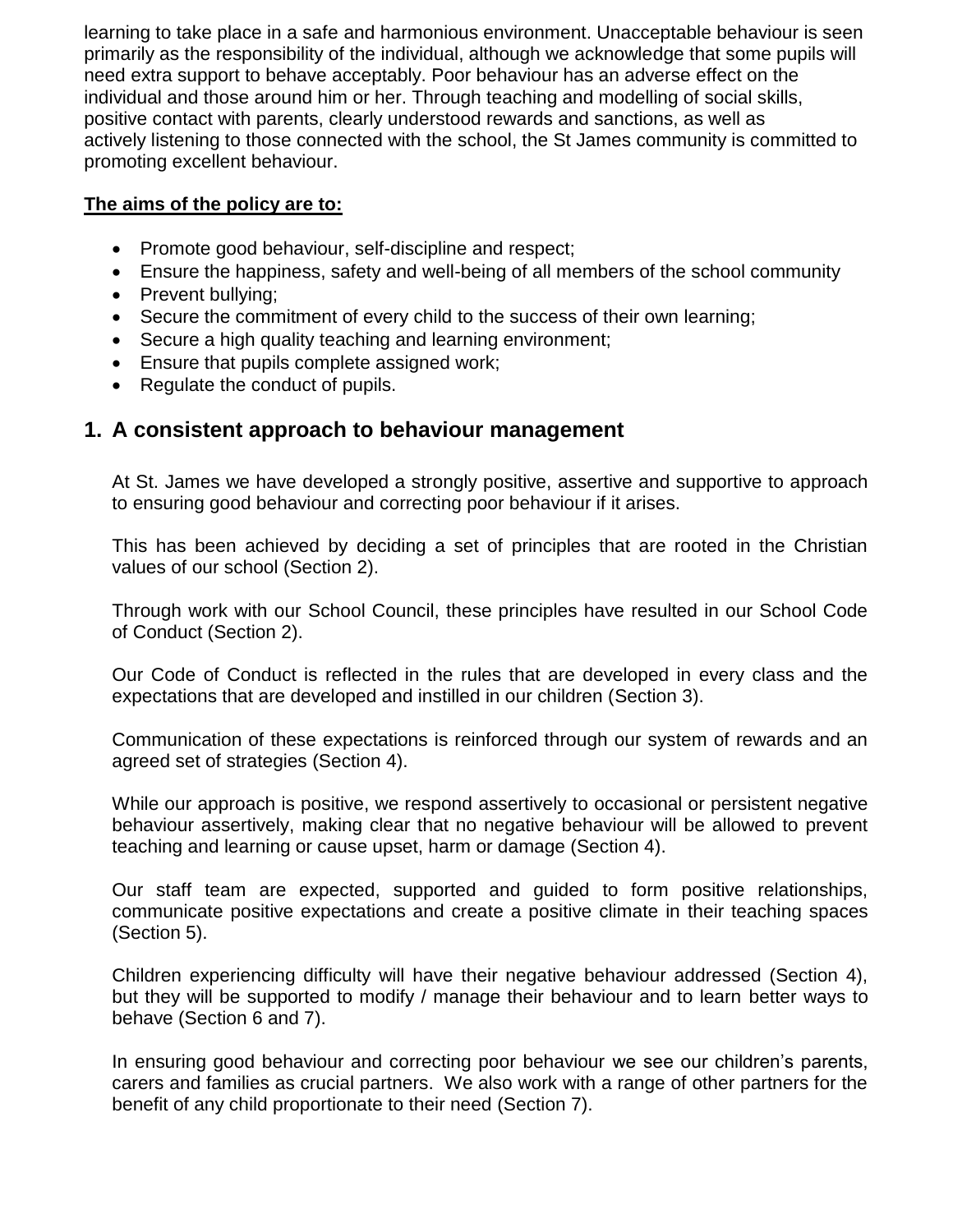We ensure that there is effective communication of appropriate information at points of transition (Section 8).

In order to ensure effective delivery of this policy, school based staff have been allocated key roles (Section 9).

## **2. Strong school leadership**

## **The policy is based on the following principles: -**

- The most effective way to achieve positive behaviour is to adopt a positive approach.
	- Creating an ethos of respect and moral values is our starting point.
	- **Respect must be shown to everyone in our school community**
	- Good relationships are essential to good behaviour & successful learning.
- Good behaviour is positively valued by most people.
	- The majority of pupils behave well because they are motivated to do so.
	- Everyone can do something right and this is where we build from.
- A whole school approach is essential.
	- All staff have a duty of pastoral care within their 'in loco parentis' role.
	- Staff have a collective responsibility for school conduct.
	- All adults in school act as powerful role models.
	- **Teamwork that pulls together all of our staff groups is essential.**
	- **Parents are partners in their children's education.**
- Good behaviour is essential to an effective learning environment.
- Good behaviour is learned we can teach it and model it but it takes time.
	- Just like other topics, good behaviour is learnt in many different ways.
- Problems will occur as children learn to behave
	- $\blacksquare$  It is the way we respond to problems that is important
	- **The Special Needs Code of Practice includes behavioural need.**
	- **Everyone has the right to be here.**
	- Often in our class or group we have one who needs more of our time (or care or love) . . . at St. James we endeavour to give this.
	- External factors sometimes undermine children's self-esteem, demeanour, behaviour and achievement.
- Poor behaviour must be addressed effectively & assertively by all members of our staff team
	- Very often poor behaviour has logical causes that are not in the child's control
	- **Early intervention can prevent escalating patterns of misconduct.**
	- Agreed strategies and consequences must be applied consistently
	- **Consequences must be known, understood and seen to be appropriate.**
	- **Fairness is crucial.**
	- Solutions will often be individually tailored but this must not be at the expense of making a child stand out as special in a positive way unless their good behaviour warrants it.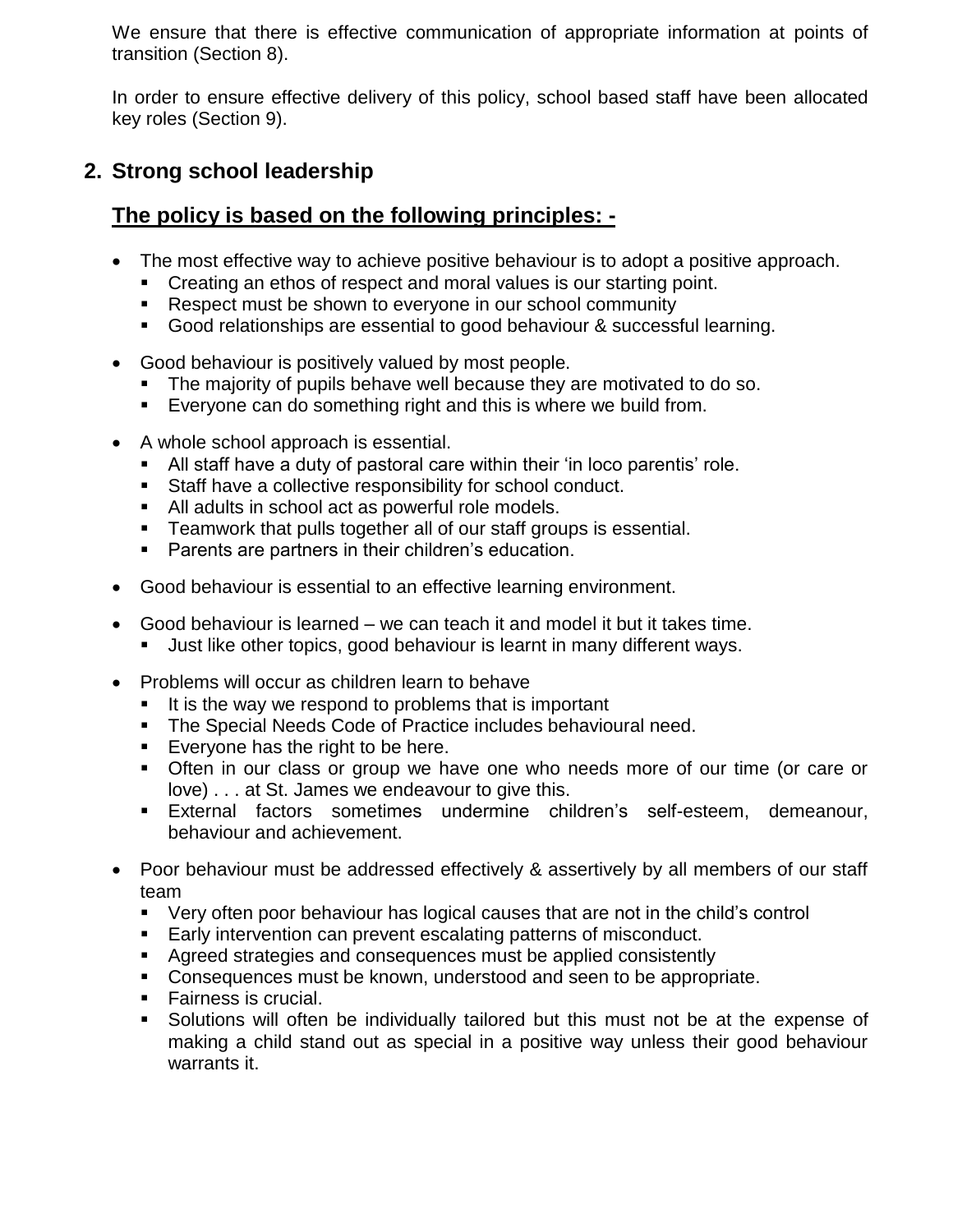## **The St. James C.E. J.I. School Code of Conduct.**

Everybody in our school community (staff, children, parents and visitors) are asked to:

## **Show respect to every one**

- o Then there will be no racism and no bullying
- o If we show good manners, people will show good manners back

## **Be kind, caring and loving towards others**

- o Then everybody will feel that they belong in our school
- $\circ$  And there will be no fighting
- o Everybody will enjoy themselves and be happy in school

## **Follow instructions the first time**

- o There would be no distractions in lessons
- $\circ$  It will stop us missing learning time
- o We will get more done
- o Staff will not lose their tempers

## **Look after our school and keep it in good condition**

- o We should look after the equipment we use carefully
- o We would tidy up after yourself
- $\circ$  All the litter should be in the bins
- o We should take care of other people's property and our own
- o We should keep the toilets ready for us to use

## **Encourage everyone to be their best**

- o So that there are no distractions in class
- o And teachers and children can concentrate on the learning
- o Everyone should take responsibility for their actions

## **Work really hard**

- o People will get their work finished in time
- o Children will achieve their targets
- o If we work hard, enough we will achieve rewards

## **Listen to one another**

- o A better place . . . it would be beaming
- o We will be more respected
- o We would be able to co-operate more
- o Learning will be even better because teaching will happen first time, as a result of children listening all of the time
- $\circ$  Children will learn more from other children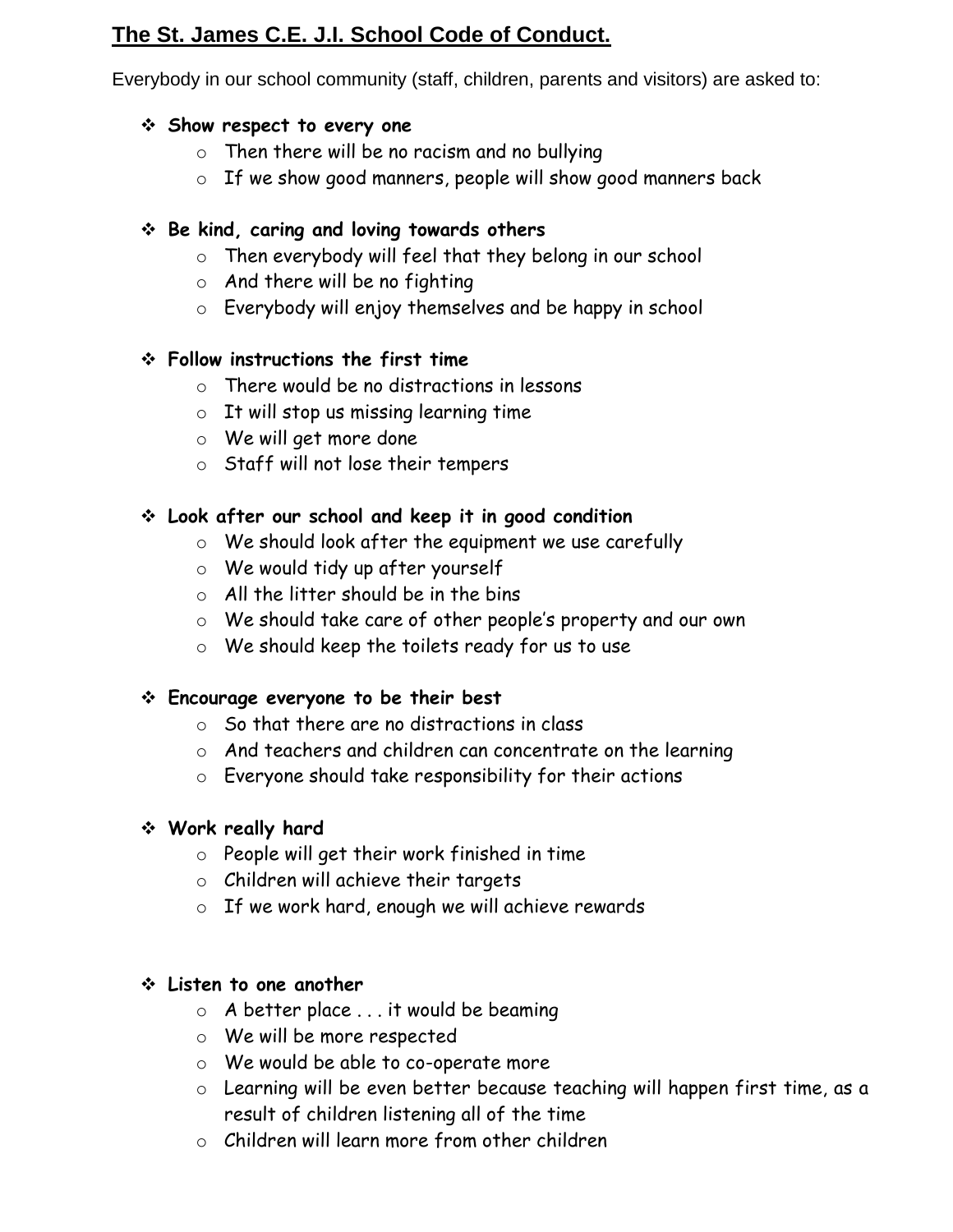o Everyone will feel that their opinion is valued

## **Work together to solve problems**

- o We will make school an even happier place
- o Little problems would be solved easily and so adults would not have to spend time and stress on them
- o Children will become more skilful at solving each other's issues and better at saying sorry when they need to
- $\circ$  People would think about improving the way they behave e.g. a bully might decide not to bully

## **3. Classroom management**

#### **Class Rules**

In order to make the Code of Conduct understood by all age groups, every class should devise their own 'Class Rules'.

#### **These should:**

- ❖ Fit the Code of Conduct
- Target particular behaviours
- Use language that children understand and relate to
- ❖ Be made with the children's involvement
- $\div$  Be renewed as necessary

When developing our class rules we endeavour to use **'Do's'** not **'Don'ts'**

## **The class rules will be displayed, taught and referenced**

## **4. Behaviour strategies and teaching of good behaviour**

## **Communicating and reinforcing our Positive Behaviour Messages**

All adults in school must act and be seen as a positive example of how to behave, how to do our best and how to treat others properly.

Each new term starts with us using assemblies and lessons to revisit:

- The Code of Conduct
- Our Class Rules
- Expectations
- Our rewards systems

We encourage good behaviour through:

- Positive Behaviour Points
- House points
- Class House Points
- The choosing of a Star and Class of the Week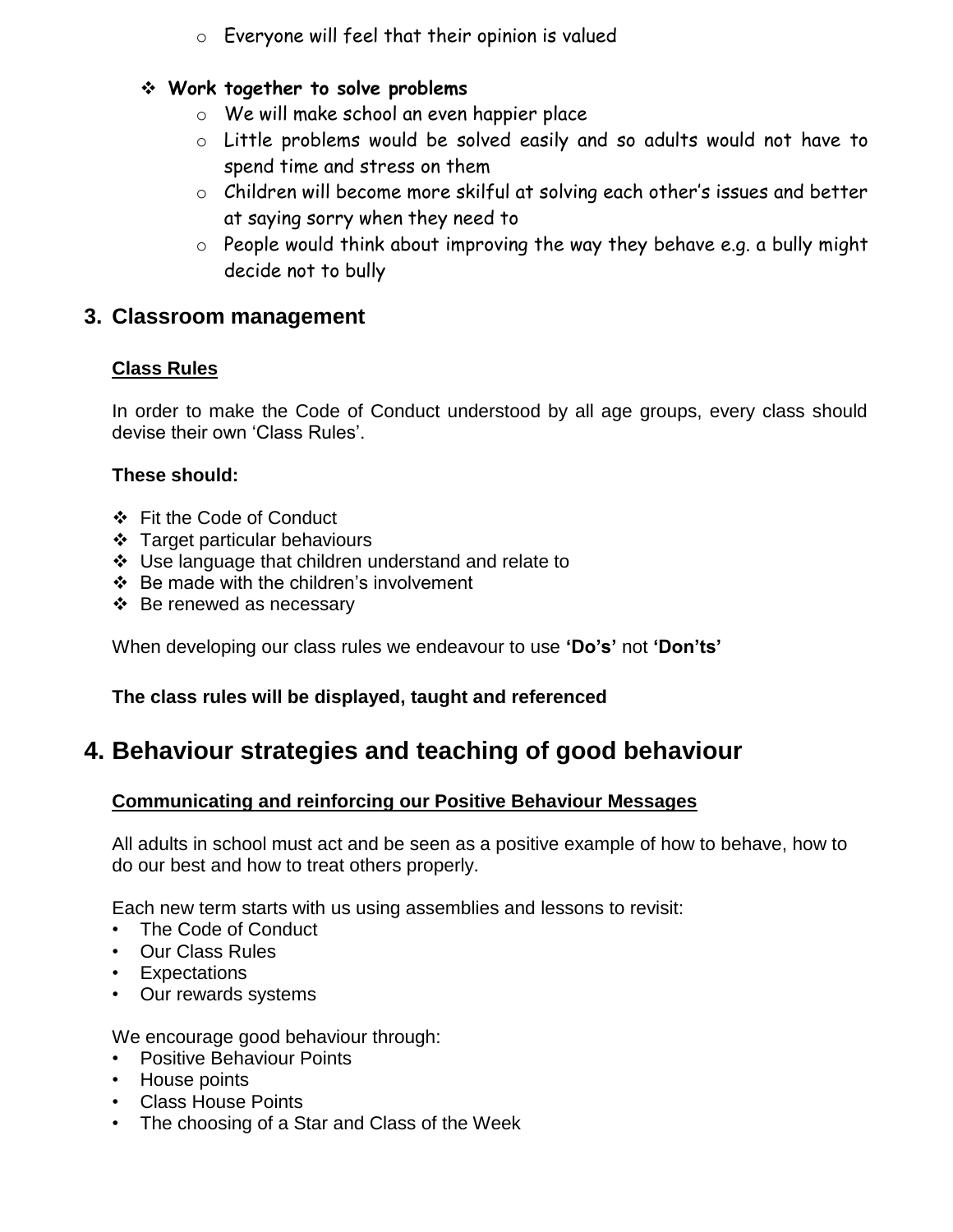- Receiving of certificates, badges and prizes
- Earning 'Golden Time'

Each week in every class we identify our Star of the Week. In choosing this person to be a positive example, exemplary or improving behaviour is almost always a factor. This is presented to each child during our 'Praise Assembly' and communicated to parents through our school newsletter.

Each week our Deputy Head Teachers identify a Class of the Week - exemplary or improving behaviour is almost always a factor.

Each term ends with an "Our Successes Assembly" which includes our Positive Behaviour Awards and our Star of the Term Awards

Our School Council help senior staff and their own classes to think about what behaviour should be expected and how best to promote it.

#### **Behaviour Scores Strategy**

- The rationale behind Behaviour Scores is that it allows:
	- o Every child to start the week with a positive score
	- o All staff to communicate to a child, a group or a class about their behaviour
	- o Negative behaviour to be identified
	- o Staff to encourage children to positively modify their behaviour if things go wrong
- The Idea
	- o Each child starts the week on a Behaviour Score of 7 (not 10)
	- $\circ$  Children strive to move up to 8,9 & 10 by independently demonstrating positive behaviour e.g. coming into a lesson by showing that they are ready to listen & learn; lining up for their lunchtime supervisor without needing to be reminded; tidying up without needing to be encouraged
	- $\circ$  Staff look for opportunities to move children up the Behaviour Scores
	- $\circ$  If a child disrupts teaching & learning, they are moved down a point
	- $\circ$  Staff then encourage children to move back up the Behaviour Scores by independently demonstrating positive behaviour
	- o A child who is persistently disrupting teaching & learning on a particular day and without striving to improve will have a letter sent home and/ or a phone call made to their parents.
	- $\circ$  A child who disrupts teaching & learning on more than one day in any given week will have a phone call made to their parents and be invited in to discuss their child's behaviour and ways forward.
	- $\circ$  Defiance, refusal, aggression are automatic 1 scores from which a child has to endeavour to push back the Behaviour Scores. These levels of behaviour will also result in a letter being sent home and a phone call home which in turn may lead to an exclusion from school.

#### **House System**

At St James C of E Primary School, we operate a House System, to further develop the promotion of positive behaviour within the school. Houses are essential, as they create community spirit and give the children an opportunity to contribute to something bigger. The system encourages pupils to become responsible citizens, successful learners, effective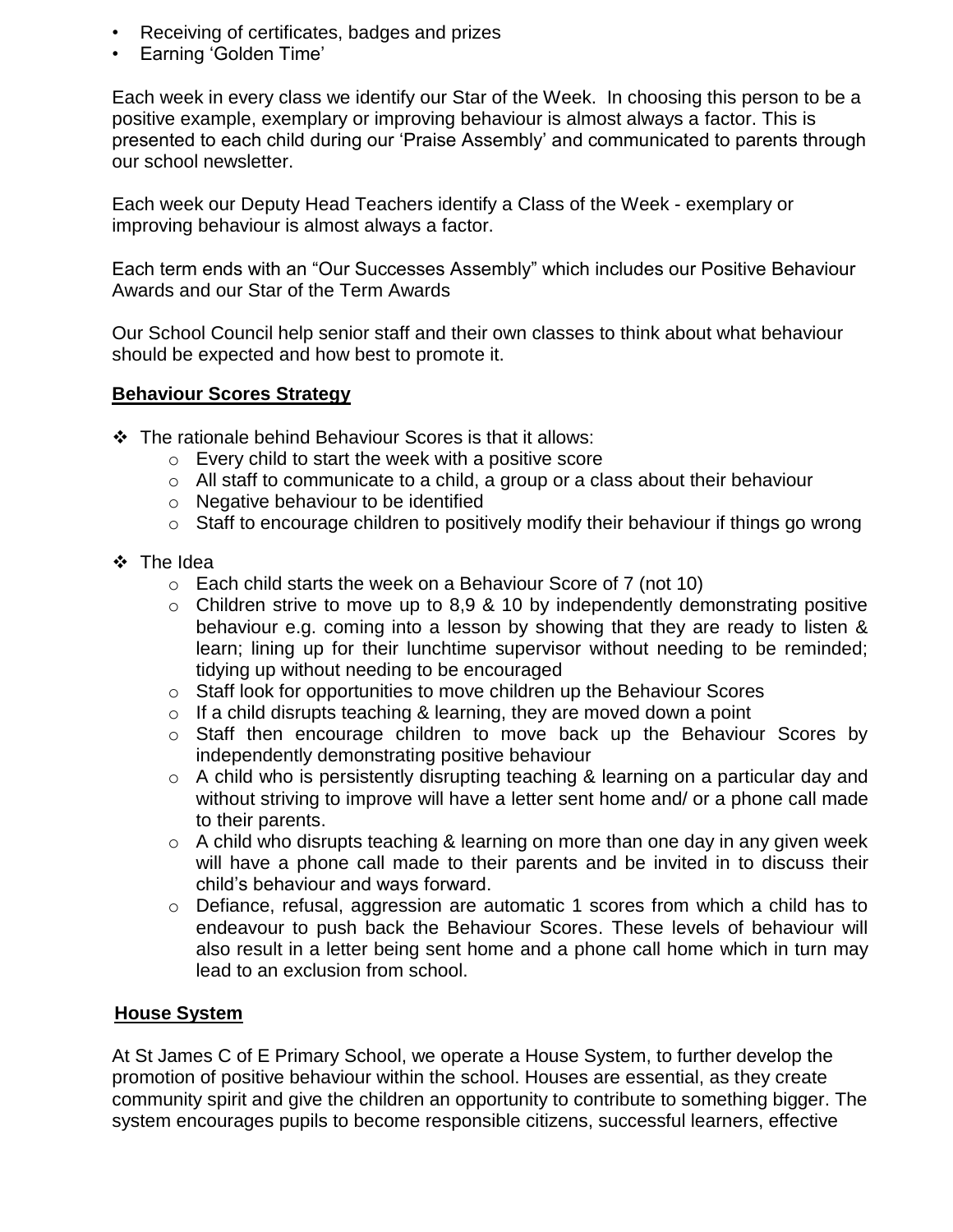contributors to society and confident individuals. It also enhances their development of respect for each other and for their community.

All of the children and staff in Key Stage 2 are allocated a house which they will be in during their time at St James. Each house is named after a colour and has a positive value assigned to it.

Red - Hope

Blue - Harmony

Yellow - Wisdom

Orange - Dignity

Purple - Community

Green – Kindness

The children will have the chance to meet as a house in a house assembly which are planned throughout the year. Every year, each house also has the opportunity to learn about the life and work of inspirational people, focusing particularly on their qualities and the impact that they have had on the lives of others.

Year Sixes will be given the opportunity to nominate themselves as Captains or Vicecaptains. Children who have nominated themselves will have to put themselves forward at a house assembly and a vote will be carried out to elect a Captain and Vice-captain. The Captains and Vice-captains will wear a badge to show their position in the school.

Pupils will work towards gaining house points each week through, demonstrating one of the house values, applying a growth mind set to their learning, good behaviour and attendance. The houses will also compete for points in a variety of inter-house competitions including singing competitions, quizzes, and sports events. House points will be collected with the winning house being announced in assembly each week.

Each week the houses are competing to become house champions, by obtaining the most house points they can.

#### **Response to inappropriate / poor behaviour**

- Moving down the Behaviour Point ladder / scale
- Recording of concern behaviours on Behaviour Logs.
- Time out of the lesson in which negative behaviour is being shown, through placement in a partner class
- A concern phone call home
- A negative behaviour letter is sent home
- Sent to a member of the senior leadership team for high level misbehaviour
- Time in "Think Tank" which is a time out / missing of free time run by senior leaders at lunchtimes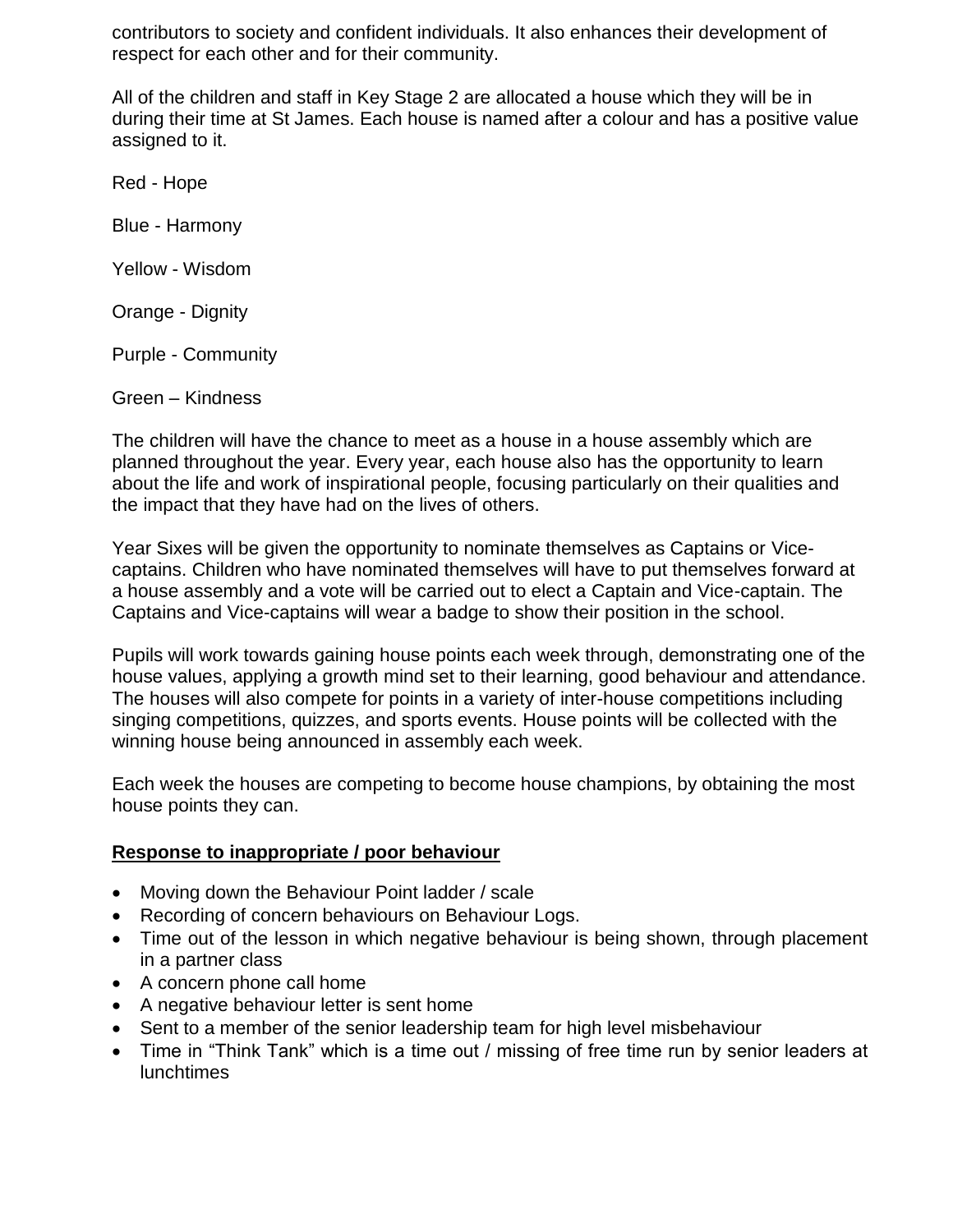## **Behaviour Logs**

Pupils who cause disruption or who display inappropriate learning behaviours in school will be first dealt with by their class teacher or teaching assistant.

When an adult has been involved in an incident, a note is made in the class Behaviour Log. These incidents are logged so that we can track patterns in behaviours (for example incidents after break) and we can also share these with parents when we feel children need a united parent / teacher approach.

Senior leaders can track classes or cohorts with specific issues and make changes to the school day accordingly.

The logs are used as a means to communicate to parents any repeated behaviour concerns.

They also allow senior leaders to have a sense of how much support a child or class needs.

If the child has many incidents around the same inappropriate behaviour, we can work to support the child away from those choices.

The log creates dialogue about behaviour and discussion about the importance of not wasting learning time, this allows children to take some control and then strive to improve behaviours with support.

#### **Use of Exclusion as a Strategy**

At St. James a fixed term exclusion will apply if there is:

- **Repeated lack of positive modification of behaviour.**
- High level of aggression/violence.
- Repeated high level of disrespect / defiance towards adults
- Individual incident of an extreme level of disrespect / defiance towards adults
- **•** Verbal abuse of or hitting a member of staff.
- **Repeated refusal to accept authority of the school to manage behaviour.**
- **Unmodified bullying.**
- **Other actions deemed inappropriate by the Head teacher / Governing Body.**

If behaviour over time is indicating that Permanent Exclusion is becoming a possibility, the senior leadership of the school will initiate a Pastoral Support Plan under the umbrella of a CAF ISP (Common Assessment Framework Individual Support Plan) which gathers together the family and appropriate agencies to channel support to the child and the family in order to improve behaviour.

We comply with Birmingham Local Authority's Exclusions Guidelines.

## **5. Staff development and support**

#### **Tips for adults working with children at St. James.**

At St. James we recognise that creating the best possible learning environment and delivering a well-balanced and effectively differentiated curriculum can contribute significantly to encouraging positive behaviour.

1. Approach behaviour management from a position of clarity and in a firm, friendly and fair manner.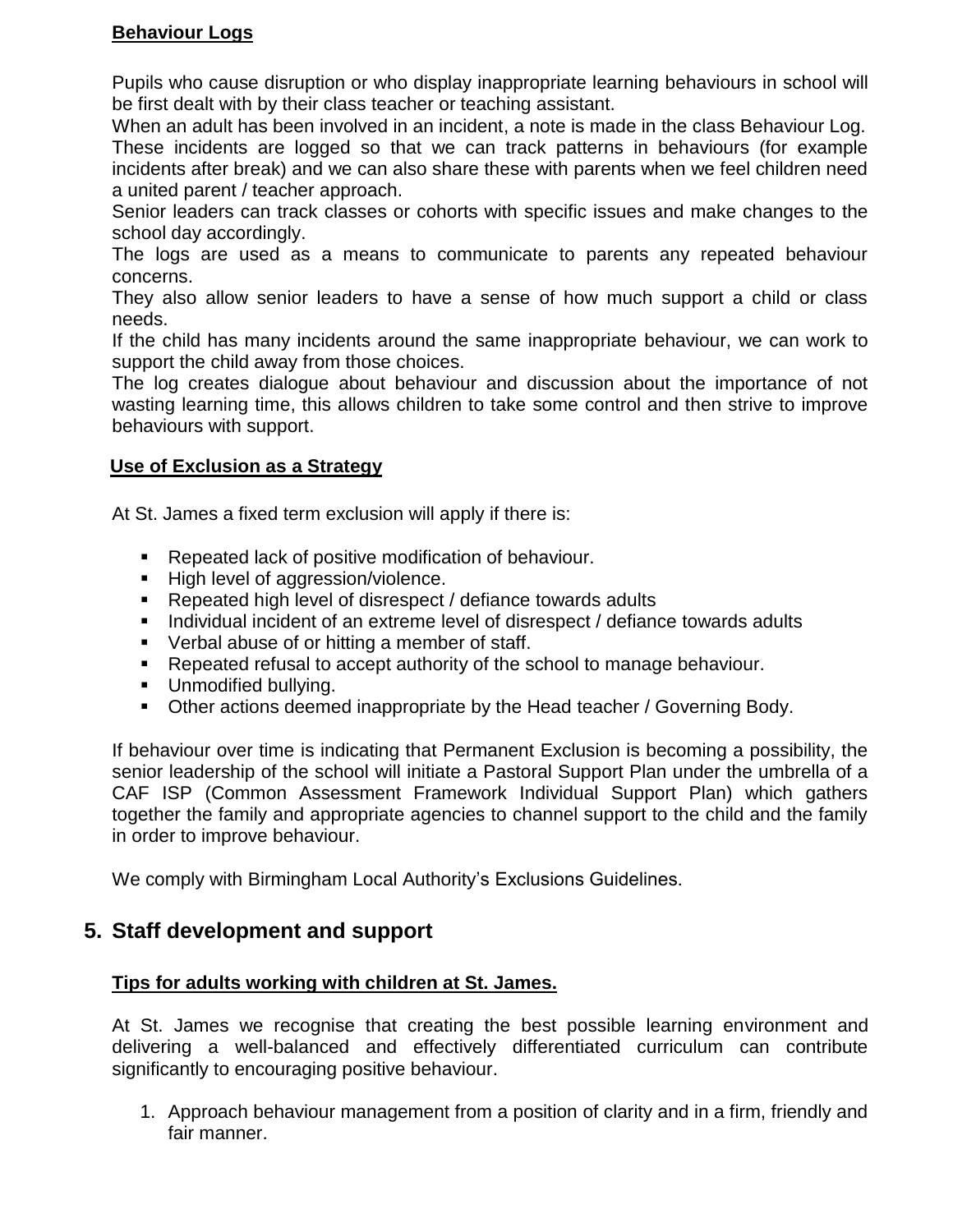- 2. Remember that success and solutions depend to a great extent on the success of the relationships that you are able to form with the class and with specific individuals in the class.
- 3. Show the children that you care
	- a. Demonstrate that you are listening to them
	- b. Show them that you will try to help them to solve their problems
- 4. Show the children that you are the one in charge
	- a. Wherever possible, deal with issues and address behaviours yourself and avoid passing the authority to another member of the team – the children need to recognise the authority of all of us
	- b. Ensure that they understand why you are addressing particular behaviours in particular ways
- 5. Consider carefully what is reasonable / appropriate to expect of the children that you are working with.
- 6. Be very clear and consistent about your expectations with the children with whom you are working.
- 7. Take time to regularly revisit your expectations to ensure that children understand them and so that they become shared expectations.
- 8. Devote time to exploring children's views of behaviour (the vast majority of them want a calm, orderly learning environment in which teachers are free to teach and they have time and space to learn). Creating this time will enable them to develop ownership of the Positive Behaviour Agenda.
- 9. Habitually and systematically recognise and value positive behaviours.
- 10.Draw attention to those children demonstrating the expected behaviours.
- 11.Endeavour to comment on the positives before focusing on negatives.
- 12.Develop agreed and understood rewards that are valued and wanted by your children, so that they work as motivational tools.
	- a. Remember to use these rewards often enough that they continue to motivate the children.
	- b. Never give them out lightly (they will become devalued)
- 13.Respond effectively to negative behaviours
	- a. Where appropriate, strategically ignore low level behaviours that are purely about attention seeking.
	- b. Where you decide to intervene, ensure that you are calm and very clear about the behaviour you are responding to.
	- c. Where you impose a consequence or sanction, use the smallest appropriate sanction, proportionate to the misbehaviour and carry it through.
	- d. Be fair and consistent.
- 14.Use the Behaviour Logging System to record responses to behaviour concerns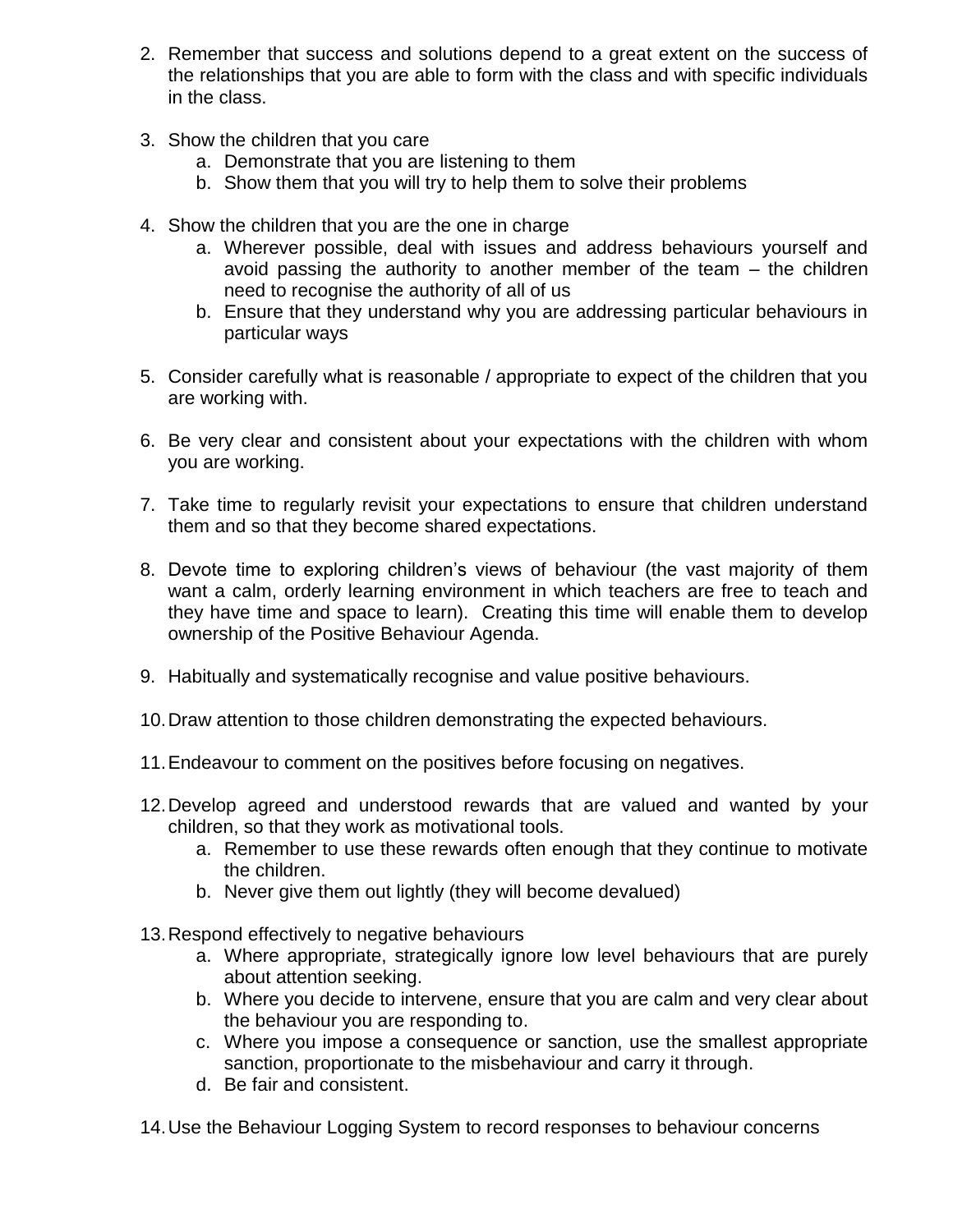- 15.Whenever possible remove a child to a quieter space to address higher level concerns to avoid the possibility of confrontation
- 16.Where a child's behaviour becomes a persistent concern:
	- a. Share your concerns with the child's parent / carer *promptly*
	- b. Express concern regarding behaviour (low level disruption) with the head teacher and audit the learning environment, seeking areas for improvement and adopting a plan of action.
- 17.Where negative behaviour continues, work with the head teacher and deputy head teacher to ensure that
	- a. Formal parent meetings take place (see "Partnership with Parents" below)
	- b. Targets are set for improvement
	- c. Appropriate modifications to the environment and support strategies are embedded
	- d. Possibilities of support through the school's Inclusion Team are explored
	- e. Include on SEN Register and develop Individual Behaviour Plan
	- f. Work alongside Learning Mentor / Head teacher
	- g. Potential use of fixed term exclusion (see "Exclusion" below)
- 18.Where intervention strategies are not working:
	- a. Outside agencies will be involved (External mentors; Behaviour Support Service; Communication & Autism Team; Police; Youth Offenders Team)
	- b. Possibility of assessment towards an EHCP (Education Health Care Plan)
	- c. If the problem is still not resolved at this level outside specialists will be able to assist the school in determining whether other forms of provision might be appropriate.

## **6. Pupil support systems**

## **We think carefully about how we make arrangements:**

- Organising groups so no-one is left out;
- Sometimes giving children a choice of working alone, with a partner or as a small group;
- Having resources easily accessible so children do not have to waste time looking for equipment or distracting others;
- Seating children carefully e.g. sitting children who turn around a lot at the back so they have no-one to distract;
- Having staff monitoring the "hidden areas" in the playground

## **We make our children recognise the importance and value of good behaviour**

- Positive reinforcement
- "Catch them being good"
- Praise at every opportunity ©©©©©
- Rewards: Behaviour Points, Smiley Faces, House Points, Stickers, Certificates
- Sharing good behaviour with parents
- Special mentions in assembly for classes, groups and individuals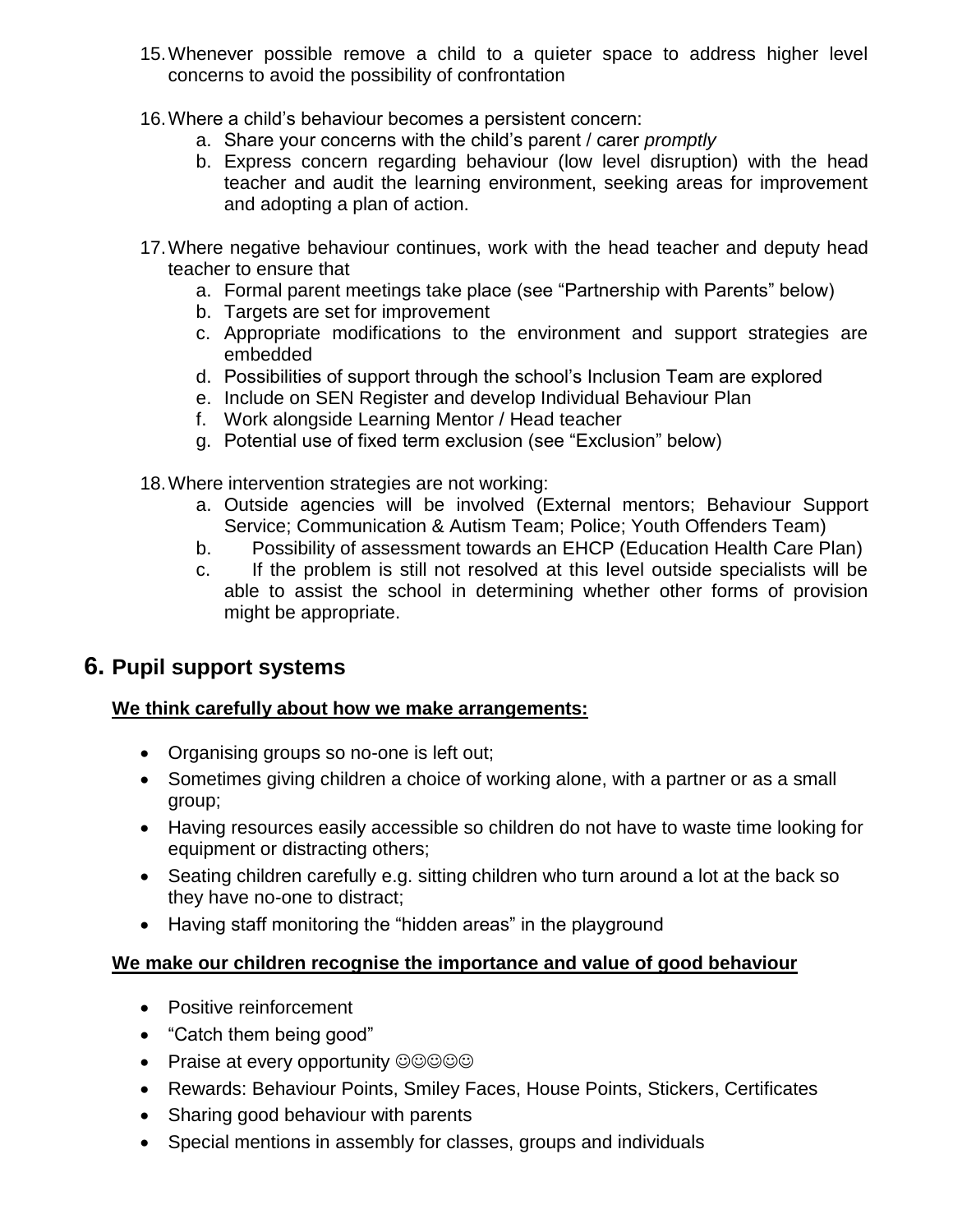## **Providing support in response to repeated or embedded negative behaviour.**

Where routine behaviour management & rewards and sanctions do not modify behaviour and where a higher level of need is identified a senior leader together with the school's SENCo will explore the suitability of:

- Development of home-school reward / consequence system
- Setting up a Behaviour Report
- Consideration of the benefits of mentoring support through the school's Inclusion Team or external mentoring through Malachi Trust
- Involvement of specialist services
	- o Behaviour Support Service
	- o Educational Psychology Service
	- o Communication & Autism Team
	- $\circ$  The family's doctor (through the parent / carer)
- Assessment towards the possibility of an EHCP (Education Health Care Plan)
- A Pastoral Support Plan (see below)
- Part time schooling
- A managed move to another school

## **7. Liaison with parents and other agencies**

#### **Partnership with Parents: sharing positive messages**

At St. James we strive to build a secure relationship with parents regarding the monitoring of their children's behaviours through:

- Parents Evening Meetings
- Phone calls home
- Certificates going home
- Talking to parents at the end of the school day.
- "Positive Behaviour" badges awarded to children demonstrating exemplary behaviour in class and around school.

#### **Partnership with Parents in response to negative behaviour**

Where negative behaviour is not modifying in response to class based communication with parents, a senior leader (deputy or head teacher) will arrange to meet with parents / carers:

- Sharing of concerns emerging from the negative behaviour logs
- Communication of negative behaviour staff fill in master letter with child's name. Teachers sends child with letter to Deputy Head teacher and letter is sent home.

#### **Responding to repeated or embedded negative behaviour.**

Where an initial meeting with a senior leader has not resulted in improved behaviour, further meetings will explore the suitability to the child's needs of the range of support strategies identified in Section 6 above.

#### **The importance of parental support**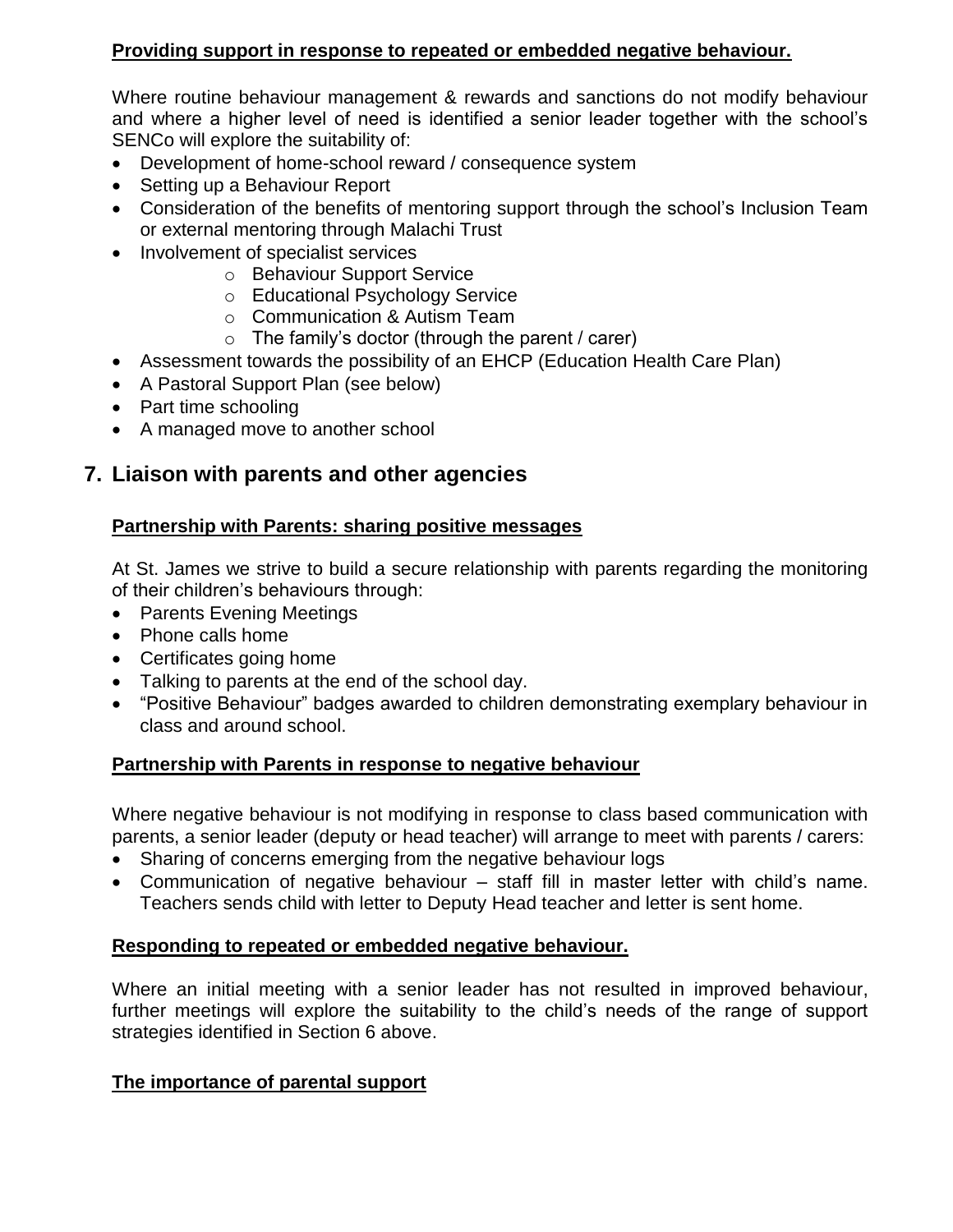Partnerships with parents are crucial within this process of improving and supporting the child on the path back to learning without behaviour incidents.

It is vital that we share the common goal of 'striving to do the best for the pupil' and that all involved participate fully in this process.

It is also important to balance this with the needs of the class and to reduce disruption to class learning time as quickly as possible.

Failure to work in partnership with the school will limit the possibility of successfully meeting the needs of an individual child and may have a knock on negative impact on the learning experience of other children in the class / school.

*We, therefore, seek the highest level of commitment from our parents.*

## **8. Managing pupil transition**

Appropriate communication of the need for support is crucial to the continued success of a pupil who has been receiving support to behave appropriately.

At the point of induction our Office Manager will explore with Admission & Appeals, previous schools and with a child's family whether there has previously been a need for support with regard to behaviour. Any identified level of support will be considered as the child is settled into St. James and consideration will be made of their ongoing needs.

Similar information will be shared at the point of internal transition by the forwarding class teacher.

At the point of a child leaving St. James our Office Manager and Learning Mentor will coordinate the gathering and communication of information to the receiving school, identifying:

- Any current concerns;
- The level of support provided;
- Successful strategies;
- Any external intervention;
- Recent behaviour issues.

## **9. Organisation and facilities**

|                              | Offer a positive relationship                                |
|------------------------------|--------------------------------------------------------------|
|                              | Communicate expectations and reinforce positively through    |
| <b>Teachers</b>              | rewards and assertively through sanctions                    |
| <b>Teaching Assistants</b>   | First point of contact with parents to share positive        |
| <b>Lunchtime Supervisors</b> | messages and any concerns                                    |
|                              | Secure year on year transition within school and support     |
|                              | transition out of school                                     |
|                              | First point of support for the highest level behaviour       |
| Head & Deputy                | concerns (usually involving continued high level             |
| <b>Head Teachers</b>         | misbehaviours or instances of extreme misbehaviour)          |
|                              | Lead policy review and modification of systems               |
|                              | Initial involvement in friendship breakdowns & reluctance to |
| <b>Learning Mentor</b>       | be in school.                                                |
|                              | Signposts to Malachi Trust and other support groups for      |
|                              | therapeutic support when age / need appropriate              |
|                              | Secure effective transition into and out of St. James        |